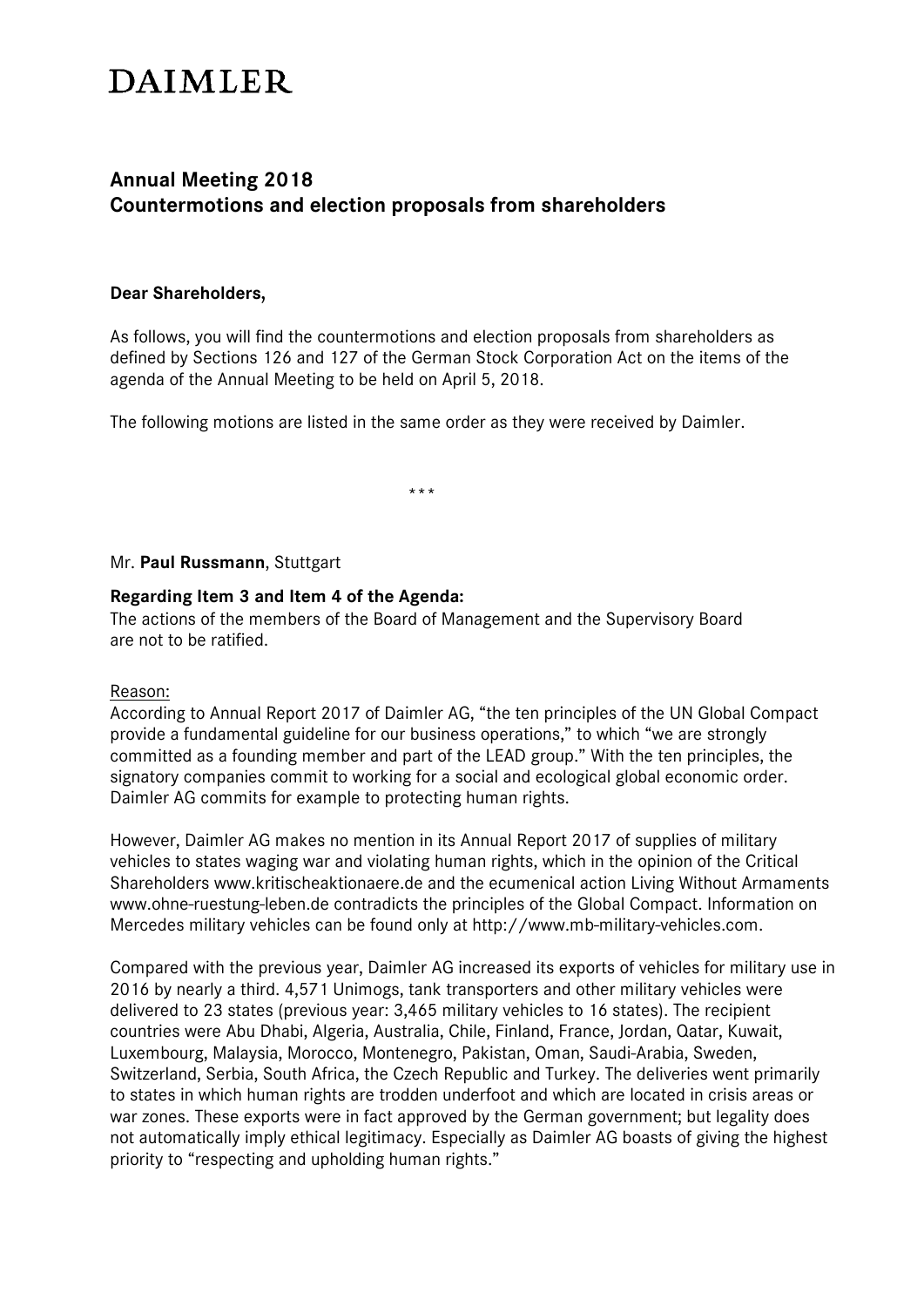The consequences of the production of military vehicles by Daimler AG are apparent, as for example recently in January 2018: Military transporters with the Mercedes star transported German Leopard tanks in the invasion – in contravention of international law – of Syria by the Turkish army.

\*\*\*

# **Dachverband der Kritischen Aktionärinnen und Aktionäre (Association of Critical Shareholders),** Cologne

## **Regarding Item 3 of the Agenda:**

The actions of the members of the Board of Management are not to be ratified.

#### Reason:

The behavior of the Board of Management and the role of Daimler AG in connection with the emissions scandal, which has now been going on for more than two and a half years, is unacceptable in our view. Personnel changes have not been carried out with the sufficient consistency; strategic decisions lack foresight and interest in customers, as well as the longterm development of the Group.

Dieter Zetsche has in the past repeatedly publicly affirmed that Daimler AG has not cheated with regard to the emissions of its diesel vehicles. But the fact that provisions for legal risks have now been increased once again leads to the conclusion that the Board of Management anticipates paying fines or compensation in not insignificant amounts – not least because the US authorities assume, according to the information currently available, that illegal defeat devices have been installed in Mercedes-Benz diesel vehicles. Full cooperation with the US authorities, as has been promised by the Daimler Group, could mean that Daimler AG emerges from the investigations with relatively low fines although it is massively at fault, but compensation for damages and buybacks in a not insignificant volume will result in monetary losses and a loss of image.

#### **Unequal treatment of Daimler customers in the United States and Europe**

Whereas customers in the United States can count on compensation for the failings of Daimler AG, customers in Europe are to a great extent left alone with the threat of driving bans and loss in value of their vehicles. Anyone who in good faith purchased a Mercedes-Benz or Smart brand diesel vehicle of emissions stage 5 is confronted with the fact that in real operation, the legal, vehicle-specific limits for nitrogen oxide (NOx) are exceeded, in some cases massively. The threat of official recalls being imposed by the Federal Motor Transport Authority is countered with a so-called "voluntary service action," which can be regarded as an admission of guilt. Either the changes to engine software for more than three million vehicles across Europe are necessary to prevent an official recall by the authorities, or there is no legal necessity and the measures decided upon by the Board of Management and estimated to cost more than 200 million euros have the main effect of reducing the Group's net profit. Furthermore, customers of these vehicles continue to face the threat of driving bans and significant loss in value even after the action is taken.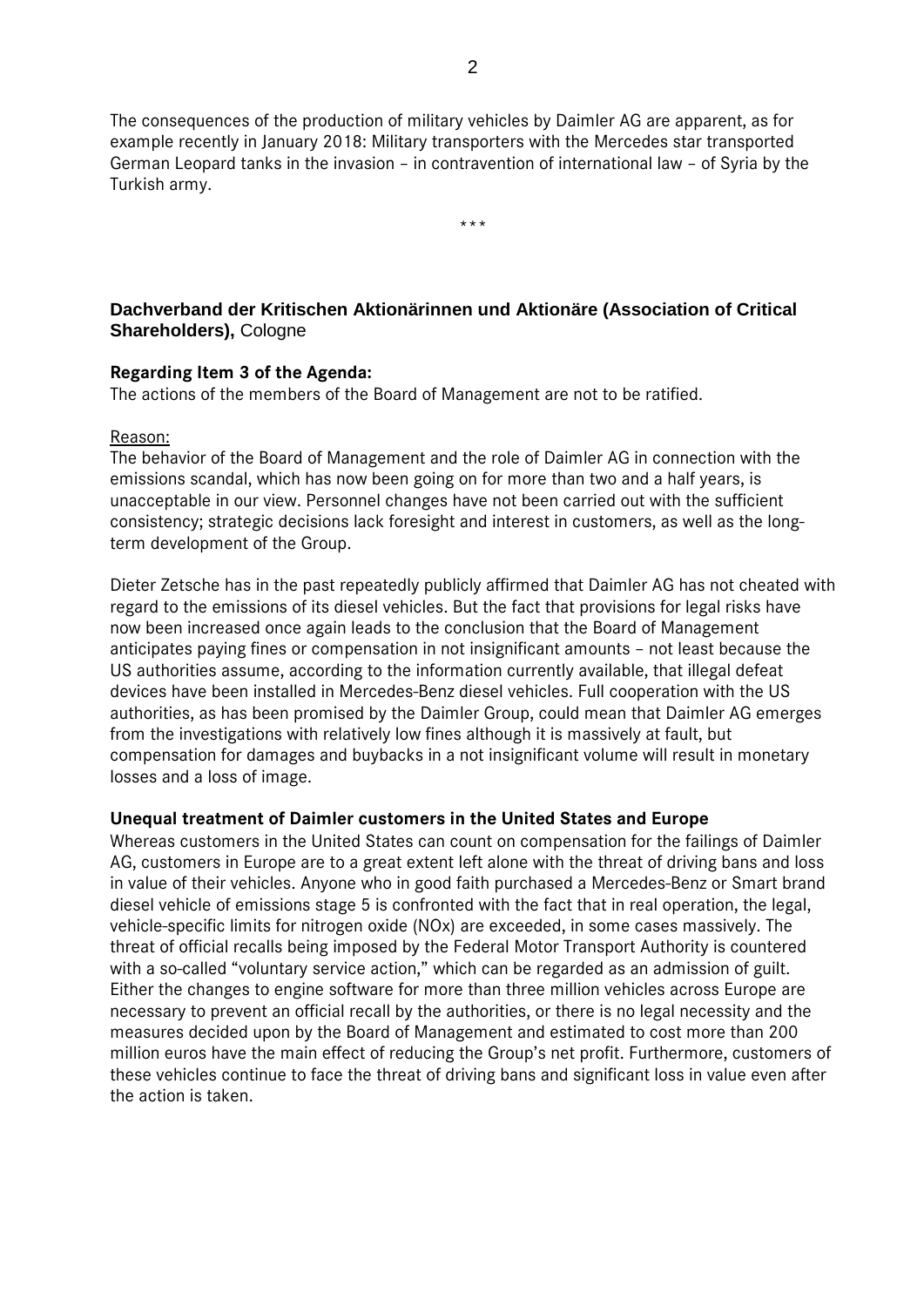## **Retrofitting of Daimler vehicles: Limits must be met in real operation.**

The Board of Management of Daimler AG must guarantee that all of the Group's vehicles are retrofitted or improved so that they meet their statutory emission limits also in real operation on the road. If necessary, the retrofitting must be carried out with additionally installed nitrogenoxide reduction systems. In addition, the Board of Management must ensure that all brand-new vehicles also fully comply with the legal requirements. This applies explicitly to all vehicles and all drive-system variants. With each additional diesel vehicle that does not meet the requirements of emissions standard Euro 6d or at least 6d-temp, the Group continues to be jointly responsible for the high nitrogen-oxide emissions of its cars' owners.

Instead of attempting to prove the harmlessness of air pollution with unworthy investigations, and thus hoping to demonstrate that the legal limits established and politically recognized for years are excessive, the goal of Daimler AG must be to comply with all vehicle-specific limits in all operating conditions or, ideally, to exceed them.

The same applies to compliance with the legal requirements for fuel consumption and thus the directly related  $CO<sub>2</sub>$  emissions of the fleet of new cars sold in Europe. Doubts expressed by the Board of Management about meeting the limits for the year 2021 show that the wrong decisions were apparently made in the past with regard to the product range or the engines used in those products. These mistakes can still be corrected, but they must be vigorously and above all swiftly tackled by the Board of Management. The fact that customers are turning away from diesel, for which the Daimler Group is partially to blame, must not be used as an excuse for accepting fines.

# **Regarding Item 4 of the Agenda:**

The actions of the members of the Supervisory Board are not to be ratified.

#### Reason:

The Supervisory Board of Daimler AG lacks due care in its function and is thus jeopardizing the image and long-term success of the Daimler Group, above all of its car division. Decisions of the Board of Management that have led to massive losses in value of diesel vehicles of the brands Mercedes-Benz and Smart were not prevented. Furthermore, it can be demanded of the Supervisory Board that it primarily keeps an eye on the Group's long-term success. To that end, all occurrences in connection with the emissions scandal must be completely clarified and if necessary, must have personnel consequences for the Board of Management.

# **The Supervisory Board did not take any steps to prevent cartel arrangements between Daimler and other German vehicle manufacturers.**

In the summer of 2017, the magazine *Der Spiegel* revealed how Daimler AG made cartel arrangements with other German vehicle manufacturers for two decades, including details of vehicle development, prices and suppliers. Daimler AG itself has confirmed at least some of the accusations, as it voluntarily notified the EU of such arrangements in order to avoid fines in the billions of euros through the leniency program. The outcome of the cartel proceedings that the EU Commission has since then been undertaking against Daimler AG and other vehicle manufacturers is not yet foreseeable; the investigations are continuing. Also in this respect, the Supervisory Board failed to exercise its supervisory duty to detect and prevent these arrangements, which damage both the customers and the Group.

Daimler AG is now confronted with a class action for compensation for damages by customers in the United States. The accusation: Due to the cartel arrangement, Daimler sold vehicles at prices far above their actual value. Daimler AG is threatened in this context with a costly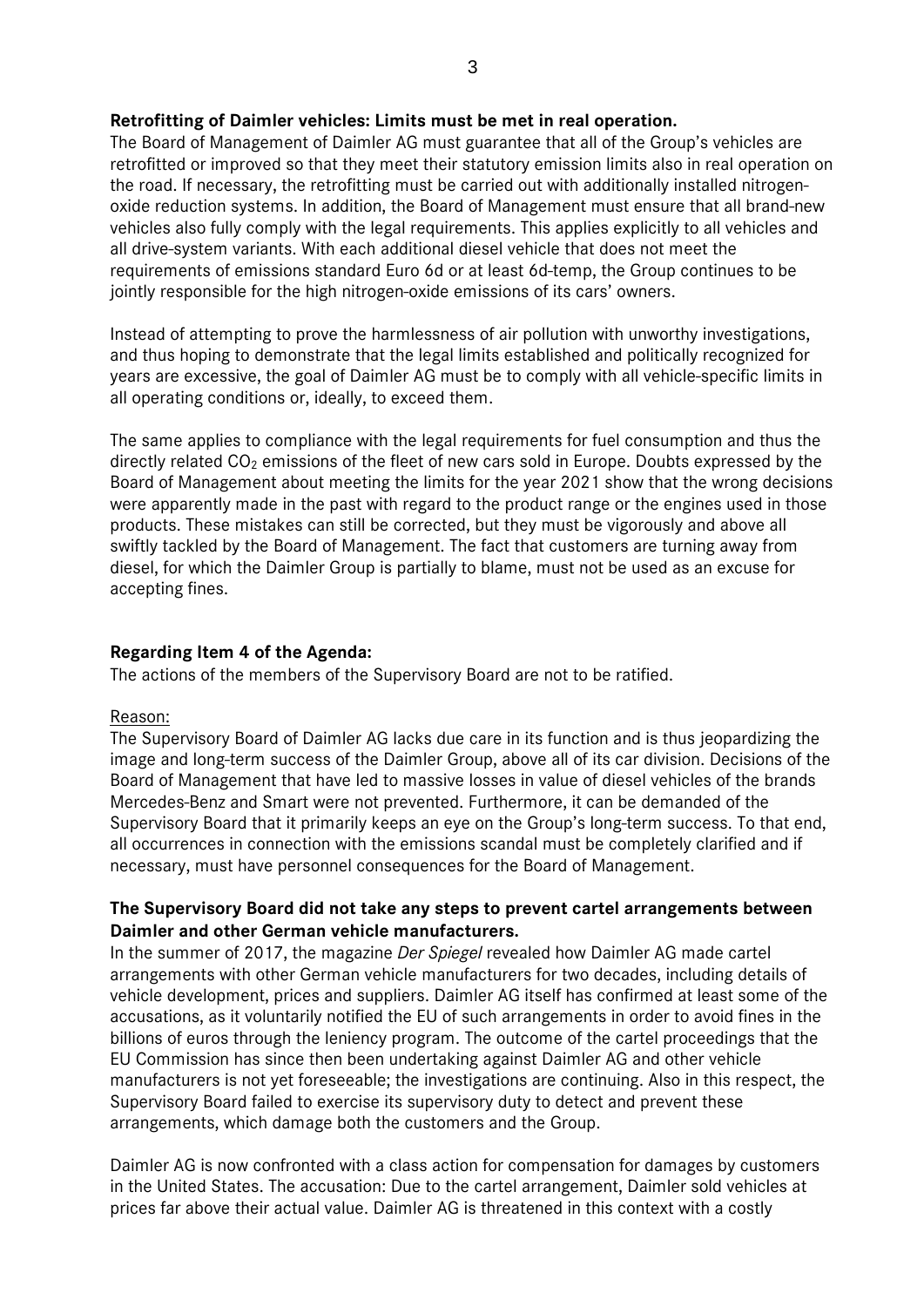settlement in the billions of dollars, completely irrespective of fines being imposed by the EU Commission, which still cannot be ruled out. It is not currently apparent how the Supervisory Board intends to prevent such dishonest and damaging behavior in the future. Already in the summer of 2016, the EU antitrust authorities imposed a fine on Daimler AG of more than a billion euros, as the Group had previously cheated customers of its truck division for years by means of illegal price collusion. Then at the latest, the Supervisory Board should have taken suitable countermeasures to prevent this procedure to the detriment of customers, which is apparently usual at the Group.

\*\*\*

#### Mr. **Jürgen Grässlin**, Freiburg

#### **Regarding Item 3 of the Agenda:**

The actions of the members of the Board of Management are not to be ratified.

#### Reason:

The moral and ethical decline of Daimler AG's business policy continues unabated and reaches a new low with the kowtow to the dictatorial rulers in China by the Daimler Board of Management under the leadership of Dr. Dieter Zetsche.

As in recent years, Daimler's leadership once again showed its sympathy for the worst human rights abusers and dictators in financial year 2017. With the approval of the Board of Management, Daimler AG once again exported numerous Mercedes military vehicles to countries that violate human rights and are waging war (see the countermotion from Paul Russmann of the Critical Shareholders and the websites of the campaign Aktion Aufschrei - Stoppt den Waffenhandel! (Action Outcry – Stop the Armaments Trade) www.aufschreiwaffenhandel.de, of the RüstungsInformationsBüro (Armaments Information Office) www.ribev.de and of the Deutsche Friedensgesellschaft – Vereinigte KriegsdienstgegnerInnen (German Peace Society – United Opponents of Military Service) www.dfg- vk.de).

The latest example of the progressive moral decline in the business practices of the Daimler Board of Management is the "kowtow to Beijing," according to the commentary in the weekly newspaper *DIE ZEIT* (February 15, 2018). The reason for this harsh and justified media criticism - which has been and is widely shared by the nationwide public – was the conduct of the Daimler leadership in the case of Daimler corporate advertising with a calendar sentence quoting the 14th Dalai Lama. Tenzin Gyatso is regarded as one of the most respected people in the world. In 1989, he was awarded the Nobel Peace Prize.

Recently, under the hashtag #Monday motivation, Daimler AG posted a quote from the 14th Dalai Lama under a picture of the new C-Class: The Tibetan leader was literally quoted: "Look at a situation from all sides and you will become more open." However, the Chinese leadership, which classifies the Dalai Lama as an enemy of the state, vehemently criticized the C-Class advertising, saying that foreign corporations "carry the stinking feet on both hands," according to the state party's *People's Newspaper*. What was obviously meant were those of the Nobel Peace Prize winner from Tibet. "How would the Germans like it if a company advertised with Hitler quotations," asked the communist *People's Newspaper*.